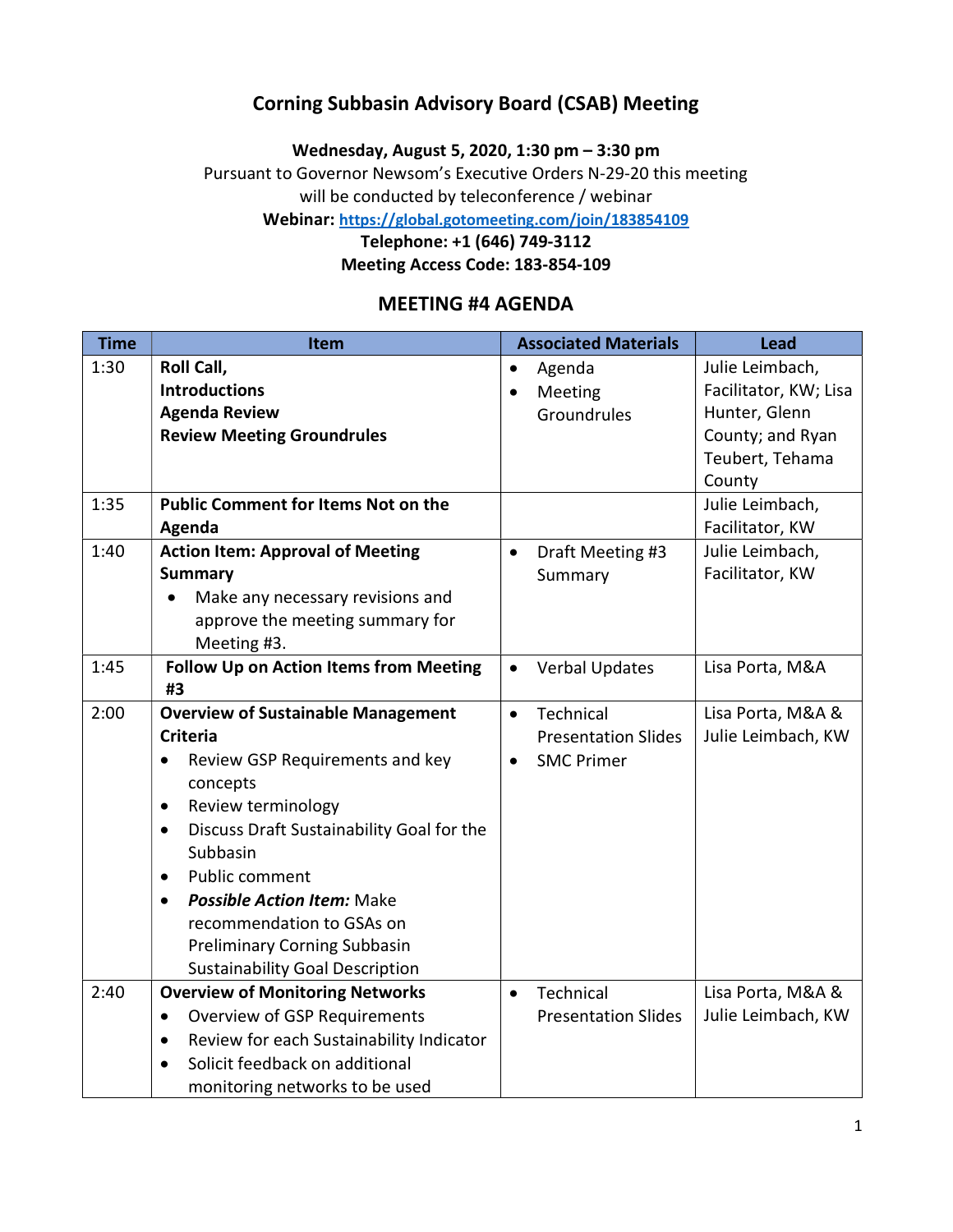| <b>Time</b> | <b>Item</b>                                    | <b>Associated Materials</b> | <b>Lead</b>     |
|-------------|------------------------------------------------|-----------------------------|-----------------|
|             | Public comment<br>$\bullet$                    |                             |                 |
|             | <b>Possible Action Item: Make</b><br>$\bullet$ |                             |                 |
|             | recommendation to GSAs to remove               |                             |                 |
|             | seawater intrusion from the list of            |                             |                 |
|             | applicable sustainability indicators.          |                             |                 |
| 3:20        | <b>Next Steps</b>                              | <b>CSAB Schedule and</b>    | Julie Leimbach, |
|             | Review action items                            | Objectives                  | Facilitator, KW |
|             | Review agenda items for upcoming<br>٠          |                             |                 |
|             | meetings                                       |                             |                 |
|             | Public comment<br>$\bullet$                    |                             |                 |
| 3:30        | <b>Adjourn</b>                                 |                             |                 |

# Meeting Groundrules

Participants will observe the following meeting groundrules to guide their behavior and comment process. Participants will:

- 1. Observe Brown Act requirements.
- 2. Seek to understand and respect opposing views.
- 3. Keep comments and discussion succinct and focused on meeting objectives.
- 4. Observe the following public comment groundrules:
	- a. The public will have an opportunity to comment on items that are not on the agenda.
	- b. Each public comment will be limited to three minutes.
	- c. CSAB members are not required to respond to any issues raised during the public comment period and may not take any action on such issues other than to refer the item or schedule the issue(s) for a future agenda.
	- d. For virtual meetings, when a member of the public wants to join the comment queue, they can either indicate in the Chatbox of the webinar or let the facilitator know verbally if they are only on the audio portion of the teleconference.
	- e. Comments will be taken in the order that they are received.

# Webinar Link and Teleconference

Please join my meeting from your computer, tablet or smartphone. https://global.gotomeeting.com/join/183854109

You can also dial in using your phone. United States: +1 (646) 749-3112 Access Code: 183-854-109

New to GoToMeeting? Get the app now and be ready when your first meeting starts: https://global.gotomeeting.com/install/183854109

For troubleshooting call or text Sharla Stockton at 530-520-1436.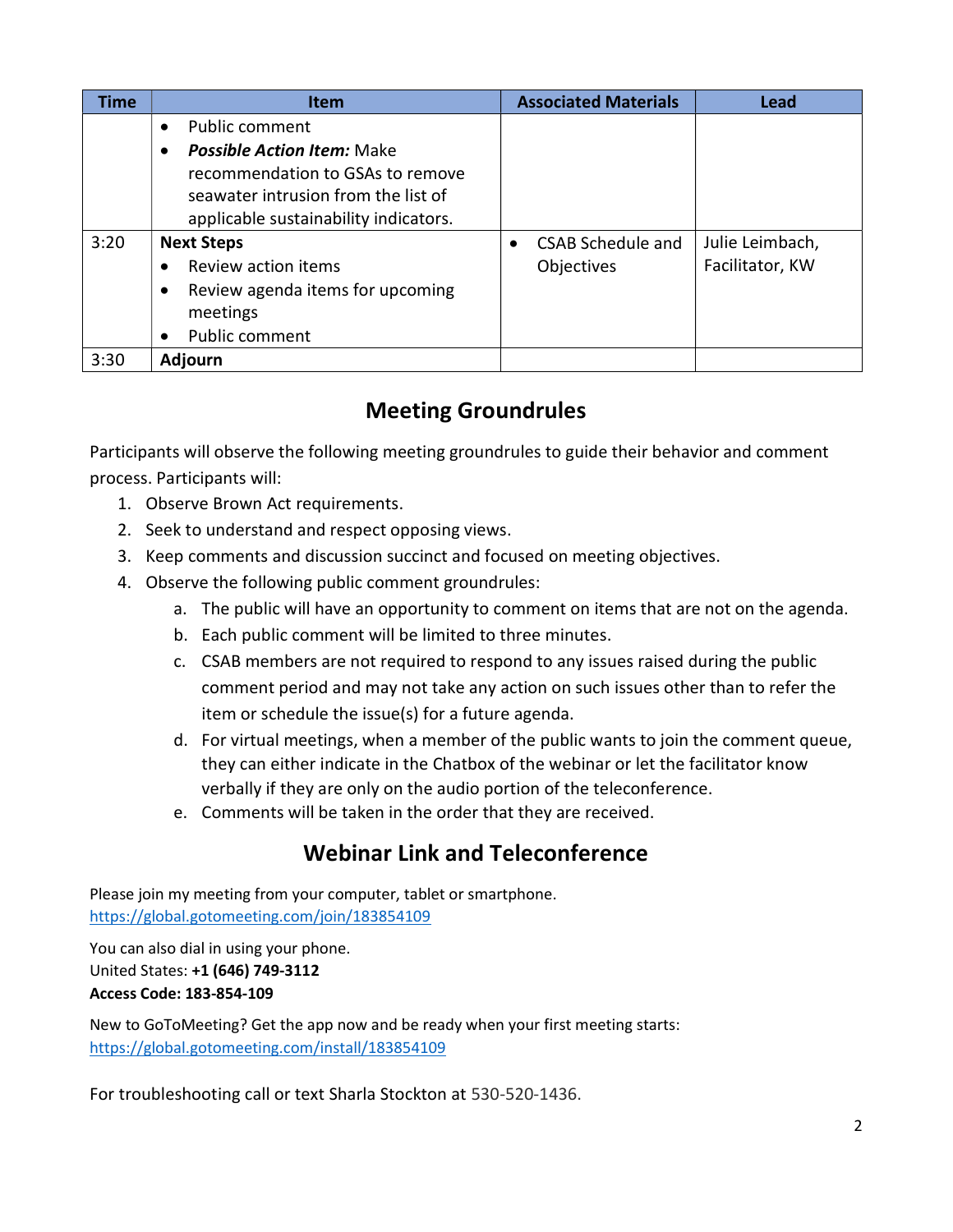#### CSAB Schedule & Objectives

The Corning Sub-Basin Advisory Board (CSAB) will meet monthly on the first Wed. from 1:30 to 3:30 pm from June 2020 through December 2020. The 2021 schedule will be determined based on CSAB member availability. This meeting schedule outlines the anticipated schedule and the key discussion topics for each meeting. It will be updated to reflect the most current information, as warranted.

| Date       | <b>Key Meeting Topics</b>                                                                                                                                                                                                                                  | <b>CSAB Meeting Objectives</b>                                                                                                                                                                                                                                                                                              |  |
|------------|------------------------------------------------------------------------------------------------------------------------------------------------------------------------------------------------------------------------------------------------------------|-----------------------------------------------------------------------------------------------------------------------------------------------------------------------------------------------------------------------------------------------------------------------------------------------------------------------------|--|
| 2020       |                                                                                                                                                                                                                                                            |                                                                                                                                                                                                                                                                                                                             |  |
| Apr        | <b>CSAB Overview</b><br>$\bullet$<br><b>GSP Development</b><br>$\bullet$<br>Groundwater Data<br>$\bullet$<br>Overview of Data Management System and<br>$\bullet$<br>Model<br>Sustainable Management Goal Example<br>$\bullet$<br>Interests & Concerns<br>٠ | Provide background on Corning GSP framework<br>$\bullet$<br>Collection of groundwater data<br>$\bullet$<br><b>Collection of interests</b><br>Introduce potential Sustainability Goal for<br>٠<br>Subbasin<br><b>Public Comment</b><br>$\bullet$                                                                             |  |
| June       | Draft Hydrogeologic Conceptual Model and<br>$\bullet$<br>groundwater conditions<br>Modeling platform selection<br>$\bullet$<br>GSP review process<br>$\bullet$                                                                                             | CSAB Recommendations and questions for<br>$\bullet$<br>Hydrogeologic Conceptual Model and<br><b>Groundwater Conditions</b><br>Make a recommendation on model platform to<br>$\bullet$<br>use for GSP work<br><b>Public Comment</b><br>$\bullet$                                                                             |  |
| July       | Current and Historical draft Water Budgets<br>$\bullet$<br>Model overview<br>$\bullet$<br>Potential management areas<br>$\bullet$                                                                                                                          | Review of what is perceived as historic and<br>$\bullet$<br>current unsustainable groundwater use based on<br>water budget<br><b>Public Comment</b><br>$\bullet$                                                                                                                                                            |  |
| Aug        | <b>Monitoring Networks</b><br>$\bullet$<br>Overview of Sustainable Management<br>$\bullet$<br>Criteria and approach to development<br>Draft Sustainability Goal<br>$\bullet$                                                                               | Answer questions on monitoring networks<br>$\bullet$<br>Gather initial feedback on process for developing<br><b>SMCs</b><br><b>Discuss Sustainability Goal</b><br>$\bullet$<br>CSAB recommendations for developing<br>$\bullet$<br>monitoring networks and general approach to<br>SMCs development<br><b>Public Comment</b> |  |
| Sept       | Groundwater Level SMC discussion #1 -<br>$\bullet$<br>background on Groundwater Levels SMC<br>Proposed approaches for MT and MO<br>$\bullet$                                                                                                               | Input on proposed approaches for MT and MO<br>$\bullet$<br>development<br><b>Public Comment</b><br>$\bullet$                                                                                                                                                                                                                |  |
| Oct        | Groundwater Level SMC discussion #2 -<br>$\bullet$<br>proposed groundwater level MT and MO                                                                                                                                                                 | Recommendations on proposed groundwater<br>$\bullet$<br>level MT and MO<br><b>Public Comment</b>                                                                                                                                                                                                                            |  |
| Nov        | Depletion of surface water (DSW) SMC<br>$\bullet$<br>discussion #1 - background on DSW<br>approach<br>Proposed approaches for MT and MO<br>$\bullet$<br>Review Groundwater Dependent Ecosystems<br>$\bullet$<br>(GDEs) evaluation                          | Input on proposed approaches for MT and MO<br>$\bullet$<br>development<br>Input on GDEs<br>$\bullet$<br><b>Public Comment</b>                                                                                                                                                                                               |  |
| <b>Dec</b> | DSW SMC discussion #2 - proposed DSW MT<br>$\bullet$<br>and MO                                                                                                                                                                                             | Recommendations on proposed DSW MT and MO<br><b>Public Comment</b><br>$\bullet$                                                                                                                                                                                                                                             |  |